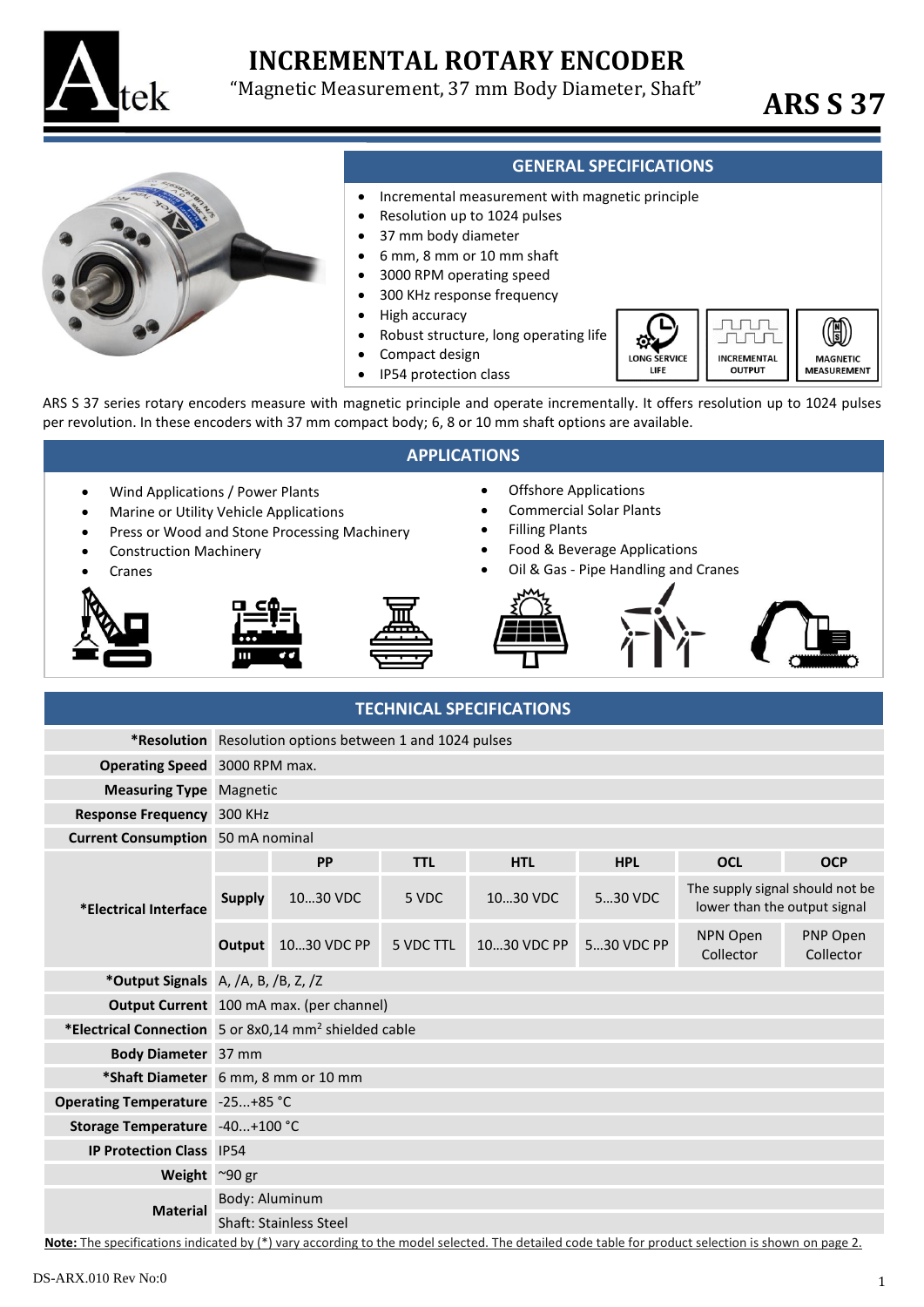## **ELECTRICAL CONNECTIONS**

| <b>SIGNAL</b> | <b>CABLE COLOR</b> |  |  |
|---------------|--------------------|--|--|
| A             | <b>YELLOW</b>      |  |  |
| /B            | <b>WHITE</b>       |  |  |
| $+V$          | <b>RED</b>         |  |  |
| 0 V           | <b>BLACK</b>       |  |  |
| /A            | <b>BLUE</b>        |  |  |
| B             | <b>GREEN</b>       |  |  |
| /Z            | <b>GREY</b>        |  |  |
| Z             | <b>PINK</b>        |  |  |



The table above shows the cable colors of the sensor output signals. If the control circuit is suitable in the Line Driver sensors of the not output signals (/A, /B, /Z) have to be added to the system. If it is not suitable /A, /B, /Z signal cables must be fixed as insulated separately. Don't forget that these edges have electricity too.